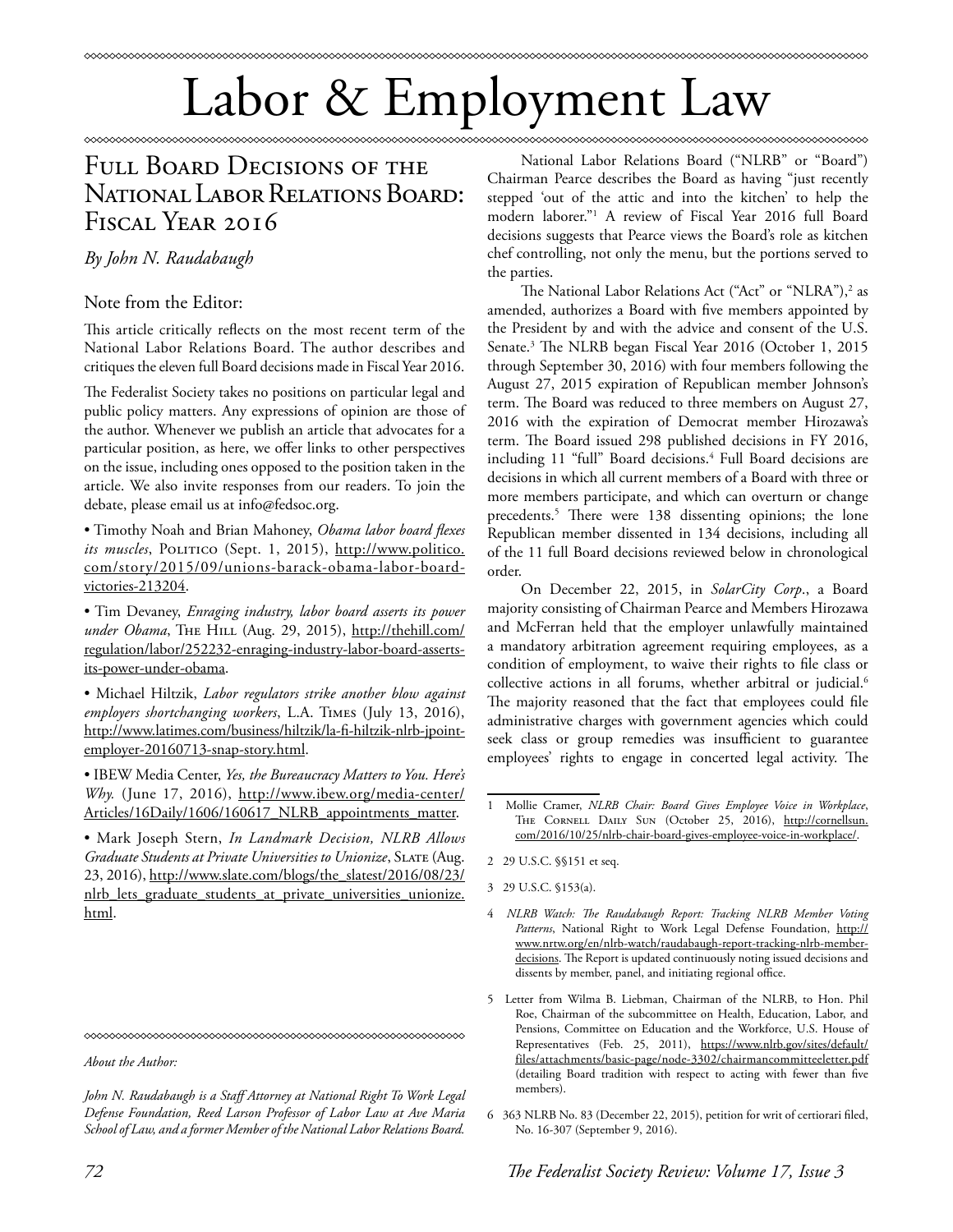majority noted that there is a wide range of employment-related claims not within the purview of any administrative agency, that agencies may exercise discretion to not pursue employees' claims, and that access to a typical administrative agency is not access to a "judicial forum" as is required to satisfy the Board's decisions in *D.R. Horton*<sup>7</sup> and *Murphy Oil*. 8 Dissenting Member Miscimarra would have found such agreements lawful because the NLRA does not create a substantive right to insist on class treatment of non-Act claims, a class waiver for non-Act claims does not infringe on statutory rights or obligations, and enforcement of non-Act class waivers is warranted by the Federal Arbitration Act.<sup>9</sup>

In *Guardsmark, LLC*, the Board majority overruled 57 years of precedent by holding unlawful a "captive audience" meeting in which an employer attempted to persuade employees against supporting a union during the 24 hour period before ballots were scheduled to be mailed to eligible employee voters.<sup>10</sup> *Oregon Washington Telephone*—the 1959 precedent overruled in *Guardsmark*—prohibited mass campaign meetings only once the ballots were scheduled to be mailed.11 The *Guardsmark* majority reasoned that the new rule would reduce confusion when compared with its *Peerless Plywood Co*. 12 decision prohibiting such gatherings within the 24 hour period prior to the start of an in-person election. In dissent, Member Miscimarra objected to the majority now prohibiting "captive audience" meetings for a longer period.

On June 9, 2016, the Board overruled a 32-year-old precedent to find that an employer that had voluntarily recognized a "mixed-guard" union of both guard and nonguard employees could not withdraw recognition upon contract expiration without showing a loss of majority support.<sup>13</sup> At issue in *Loomis Armored US, Inc.* was Section 9(b)(3) of the Act, which prohibits the Board from deciding that any unit is appropriate for the purposes of collective bargaining "if it includes, together with other employees, any individual employed as a guard to enforce against employees and other persons rules to protect property of the employer or to protect the safety of persons

- 10 363 NLRB No. 103 (2016). *See* Shaun Richman, *Could a New NLRB Case Limit Bosses' Best Anti-Union Tool, the Captive Audience Meeting?*, In These Times (Feb. 3, 2016).
- 11 123 NLRB 339 (1959).
- 12 107 NLRB 427 (1953).
- 13 Loomis Armored US, Inc., 364 NLRB No. 23 (June 9, 2016), overruling Wells Fargo Corp., 270 NLRB 787 (1984), rev. denied sub nom. Truck Drivers Local Union No. 807 v. NLRB, 755 F.2d 5 (2d Cir. 1985).

on the employer's premises."14 The Board majority reasoned that despite the statutory language, requiring an employer to demonstrate loss of majority support promotes the statutory goals of promoting stable labor relations.

In *Graymont PA, Inc.*, 15 the Board rejected the employer's defense of its unilateral changes to work rules, absentee policy, and progressive discipline schedule under the "contract coverage" standard applied by the D.C. Circuit and seven other circuit courts of appeal. The Board insisted that any contract waiver must be "clear and unmistakable." Notably, the Board's adamancy on contract waiver language was soundly rebuked three months later in *Heartland Plymouth Court MI, LLC v. NLRB*. 16 The D.C. Circuit majority found that the Board majority took "obduracy to a new level" when it again ignored the court's rebuke for insisting on "clear and unmistakable" contract language in a management-rights clause to waive a union's right to bargain over a specific matter during the term of a collective agreement.<sup>17</sup> The Board was ordered to pay the employer nearly \$18,000 in legal fees incurred due to the Board's asserted policy of "nonacquiescence."

In *Miller & Anderson*, Inc.,<sup>18</sup> the Board majority overturned *Oakwood Care Center*19 and returned to the rule in *M.B. Sturgis, Inc*.,20 which had previously overruled *Lee Hospital*. 21 The Board held employer consent unnecessary for bargaining units including both jointly employed and solely employed employees of a single "user" employer. In dissent, Member Miscimarra reasoned that the majority's decision in this case, which extended the joint-employer standard the majority had adopted in *Browning-Ferris*, 22 creates an unworkable situation with a unit in which parties have widely divergent interests and a majority of employees have no employment relationship with the "supplier" employer.

A charter school was found subject to Board jurisdiction for the first time in *Pennsylvania Virtual Charter School*. 23 Relying on Section 2(2) of the Act and the Supreme Court's decision in *NLRB v. National Gas Utility District of Hawkins* 

16 No. 15-1034, 2016 WL 5485145 (D.C. Cir., Sept. 30, 2016).

- 18 364 NLRB No. 39 (July 11, 2016).
- 19 343 NLRB 659 (2004).
- 20 331 NLRB 1298 (2000).
- 21 300 NLRB 947 (1990).
- 22 362 NLRB No. 186 (2015) (3-2 decision).
- 23 364 NLRB No. 87 (Aug. 24, 2016). *See* Martin H. Malin and Charles Taylor Kerchner, *Charter Schools and Collective Bargaining: Compatible Marriage or Illegitimate Relationship?*, 30 HARV. J.L. & PUB. POL'Y 885 (2007).

<sup>7 357</sup> NLRB No. 184, enf. denied in relevant part 737 F.3d 344 (5th Cir. 2014).

<sup>8 361</sup> NLRB No. 72 (2014), enf. denied in relevant part 808 F.3d 1023 (5th Cir. 2015). Many scholars adamantly support the Board majority's view. *See* Christine Neylon O'Brien, *Will the Supreme Court Agree with the NLRB That Pre-Dispute Employment Arbitration Provisions Containing Class and Collective Action Waivers in Both Judicial and Arbitral Forums Violate the National Labor Relations Act - Whether There is an Opt-Out or Not?*, 19 U. Pa. J. Bus. L. \_\_ (2017).

<sup>9 9</sup> U.S.C. §§1 et. seq.

<sup>14 29</sup> U.S.C. §§159(b)(3).

<sup>15 364</sup> NLRB No. 37 (June 29, 2016). The long running debate regarding contract construction was reviewed in Matthew D. Lahey, *I Thought We Had a Deal?!: The NLRB, the Courts, and the Continuing Debate over Contract Coverage vs. Clear and Unmistakable Waiver*, 25 ABA J. Lab. & Emp. L. 37 (2009).

<sup>17</sup> *Id.*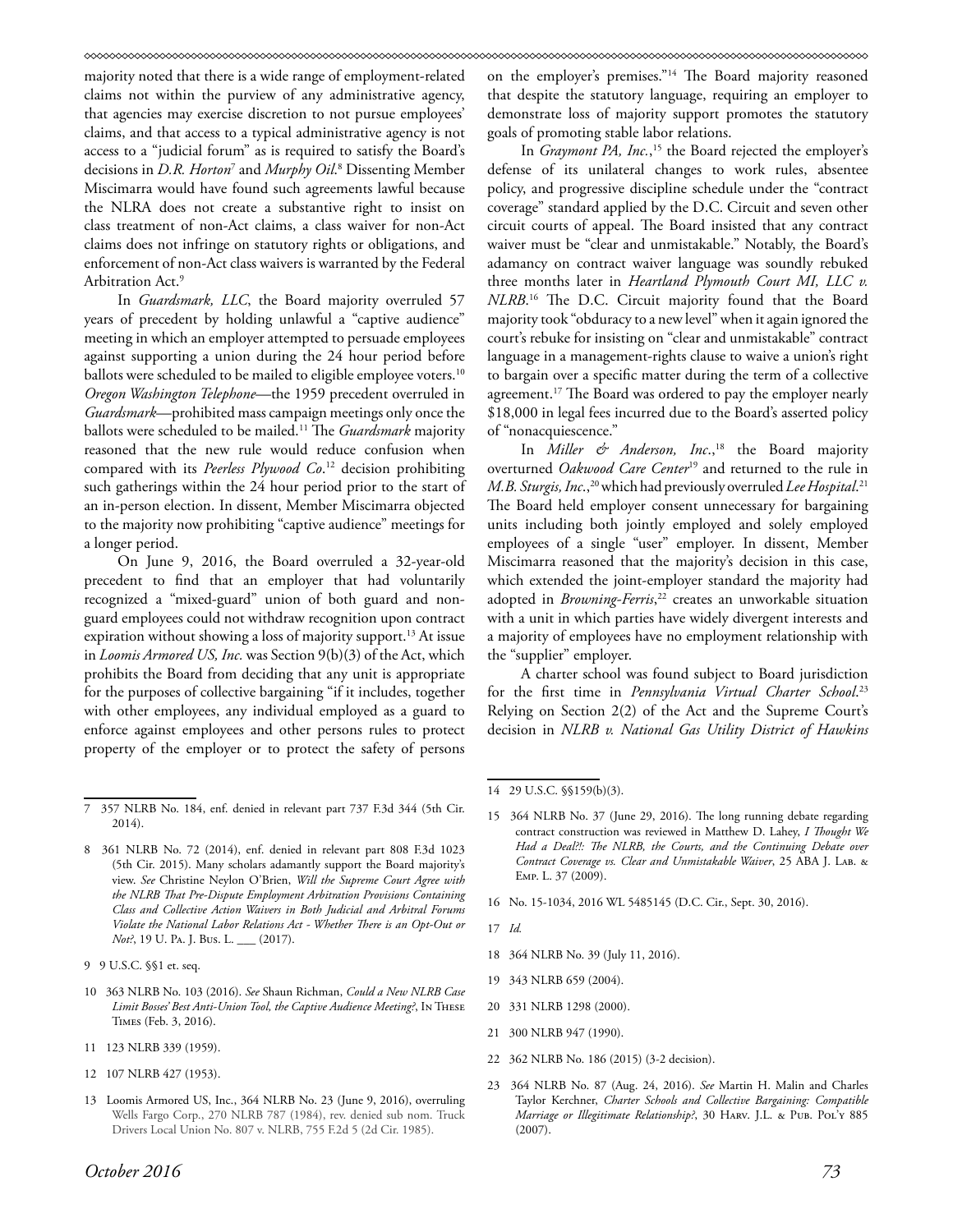## 

*County*, 24 the Board majority found that the school was neither created directly by the state nor a political subdivision with school administrators responsible to public officials or the general electorate. In dissent, Member Miscimarra would have declined jurisdiction because of the school's insubstantial effect on interstate commerce and in order to foster certainty and predictability.

In the much anticipated *Columbia University* decision, the Board held that student teaching and research assistants are statutory employees under Section  $2(3)$  of the Act<sup>25</sup> if their relationship with the university satisfies the common law "right to control" test for employment.<sup>26</sup> This decision overruled *Brown University*, 27 which had previously overruled *New York University*. 28 Dissenting Member Miscimarra viewed collective bargaining and the resort to economic weapons as likely to upset the educational process quite apart from any economic interests of participating student assistants.

The Board overhauled its make-whole remedy in *King Soopers, Inc*. 29 The majority reasoned that search-for-work and interim employment expenses had been wrongly treated as offsets to interim earnings rather than as an additional element of backpay:

Fully compensating discriminatees for search-for-work and interim employment expenses even when a discriminatee's interim earnings equal or exceed his or her lost earnings and expenses appropriately relates to the policies of the Act because this approach will deter unfair labor practices and encourage robust job search efforts.<sup>30</sup>

In dissent, Member Miscimarra argued that this new remedial formula will result in greater than make-whole relief in some cases and protracted litigation.

In *Total Security Management Illinois 1, LLC*, 31 the Board reaffirmed the reasoning of *Alan Ritchey, Inc*. 32 The majority held that an employer must provide the union notice and an opportunity to bargain before imposing discretionary discipline on employees represented by a union that has not yet entered into a collective bargaining agreement with the employer. Dissenting Member Miscimarra argued that the majority's decision upends

- 26 364 NLRB No. 90 (Aug. 23, 2016).
- 27 342 NLRB 483 (2004).
- 28 332 NLRB 1205 (2000). The American Association of University Professors filed an amicus brief in support of graduate student organizing. *See* Catherine Fisk, *Why The NLRB Should Allow Graduate Student Bargaining*, OnLabor (March 2, 2016).
- 29 364 NLRB No. 93 (Aug. 24, 2016), petition for review filed, No. 16-1316 (D.C. Cir. Sept. 9, 2016).
- 30 364 NLRB No. 93 at 7.
- 31 364 NLRB No. 106 (Aug. 26, 2016).
- 32 359 NLRB 369 (2012). *Alan Ritchey, Inc.* was voided as a result of the Supreme Court's *Noel Canning* decision, which held that President Obama had made invalid recess appointments to the Board.

"decision and effects bargaining" principles, requires bargaining over actions that are consistent with the manner in which the employer applied discipline in the past, imposes disfavored single-issue bargaining, and ignores longstanding precedent regarding waiver of collective-bargaining rights.

In *E.I. Du Pont de Nemours*, the Board held unlawful any discretionary unilateral changes to union-represented employees' benefit plans made pursuant to past practice under a management-rights clause in an expired collective bargaining agreement while the parties were negotiating a successor agreement and had not reached impasse.<sup>33</sup> The case was decided on remand from the D.C. Circuit.<sup>34</sup> In reaching its decision, the Board majority overruled *Beverly Health & Rehabilitation Services* (2006),35 *Courier-Journal*, 36 and *Capitol Ford*, 37 which had found past practice controlling. The majority instead followed the holdings of *Beverly Health & Rehabilitation Services* (2001)<sup>38</sup> and *Register-Guard<sup>59</sup>* concluding that unilateral, post-contract expiration discretionary changes are unlawful, notwithstanding an expired management-rights clause or past practice pursuant to that clause. The Board majority specifically rejected any rationale that "past practice" involving union acquiescence waives a union's right to bargain over employer post-contract expiration changes which the union opposes. In a lengthy dissent, Member Miscimarra argued that the majority contorted the definition of "change" in the Supreme Court's decision in *NLRB v. Katz*, 40 by considering *anything* done following impasse to be a change requiring notice and an opportunity to bargain, effectively eliminating any consideration of past practices.

The Board adopted a new standard for an administrative law judge's approval of settlement terms a Respondent proposes over the objection of the NLRB General Counsel or the charging party in *Postal Service*. 41 Overturning 29 years of precedent set in *Independent Stave Co.*,<sup>42</sup> Chairman Pearce and Members Hirozawa and McFerran agreed that a consent order accepting and incorporating a Respondent's settlement offer, without agreement of both the General Counsel and the charging party, must provide a "full remedy" for all violations alleged in the complaint, not just a "reasonable" resolution of the dispute. Dissenting Member Miscimarra noted that *Independent Stave* was a rare full, five member unanimous decision approving the practice of administrative law judges' early voluntary

- 33 364 NLRB No. 113 (Aug. 26, 2016).
- 34 E.I. du Pont de Nemours & Co. v. NLRB, 682 F.3d 65 (D.C. Cir. 2012).
- 35 346 NLRB 1319 (2006).
- 36 342 NLRB 1093 (2004).
- 37 343 NLRB 1058 (2004).
- 38 335 NLRB 635 (2001), enfd. in relevant part 317 F.3d 316 (D.C. Cir. 2003).
- 39 339 NLRB 353 (2003).
- 40 369 U.S. 736 (1961).
- 41 364 NLRB No. 116 (2016).
- 42 287 NLRB 740 (1987).

<sup>24 402</sup> U.S. 600 (1971).

<sup>25 29</sup> U.S.C. §152(3).